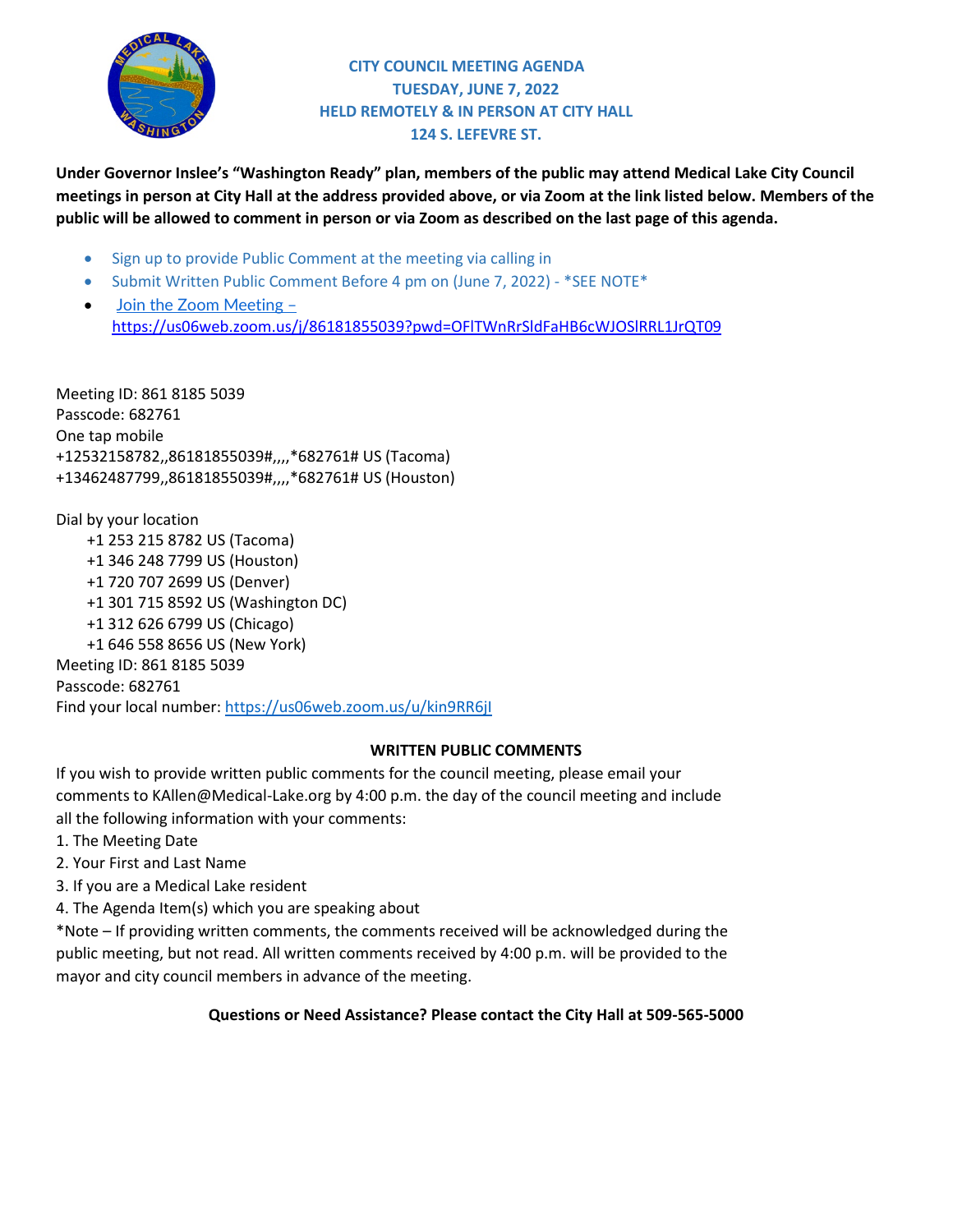#### **REGULAR SESSION – 6:30 PM**

- **1. CALL TO ORDER, PLEDGE OF ALLEGIANCE, ROLL CALL**
- **2. AGENDA APPROVAL**
- **3. INTERESTED CITIZENS: AUDIENCE REQUESTS AND COMMENTS**
- **4. ANNOUNCEMENTS / PROCLAMATIONS / SPECIAL PRESENTATIONS**

## **5. REPORTS**

- a. City Council & Council Committee Reports
- b. Mayor
- c. City Administrator & City Staff
	- i. Council Retreat Update Katy Allen
	- ii. Solar Contract

## **6. WORKSHOP DISCUSSION**

- A. Spokane County Broadband Project
- B. PTERA ARPA Grant Applications
- C. Social Media/Facebook
- D. Public Records Requests

## **7. GENERAL BUSINESS**

- A. Consent Agenda
	- i. Approve the (May 17, 2022 and May 24, 2022 Special Meeting) Minutes.
	- ii. Approve June 7, 2022, Claim Warrants 41323 through 41365 and 41374 through 41396 in the amount of \$254,324.98.
	- iii. Approve June 7, 2022, Payroll Warrants 41366 through 41373 and Payroll Accounts Payable Warrants 20121 through 20133 in the amount of \$221,104.53.
- B. Action Items

## **8. PUBLIC HEARING / APPEALS – No items listed**

## **9. RESOLUTIONS**

A. 22-540 – Authorization for the Mayor to execute a MOU regarding Broadband Project with Spokane County

## **10. ORDINANCES**

A. Second Read – Ordinance 1097 Public Records Requests

## **11. EMERGENCY ORDINANCES – No items listed**

## **12. UPCOMING AGENDA ITEMS**

- **13. INTERESTED CITIZENS**
- **14. EXECUTIVE SESSION – No items listed**
- **15. CONCLUSION**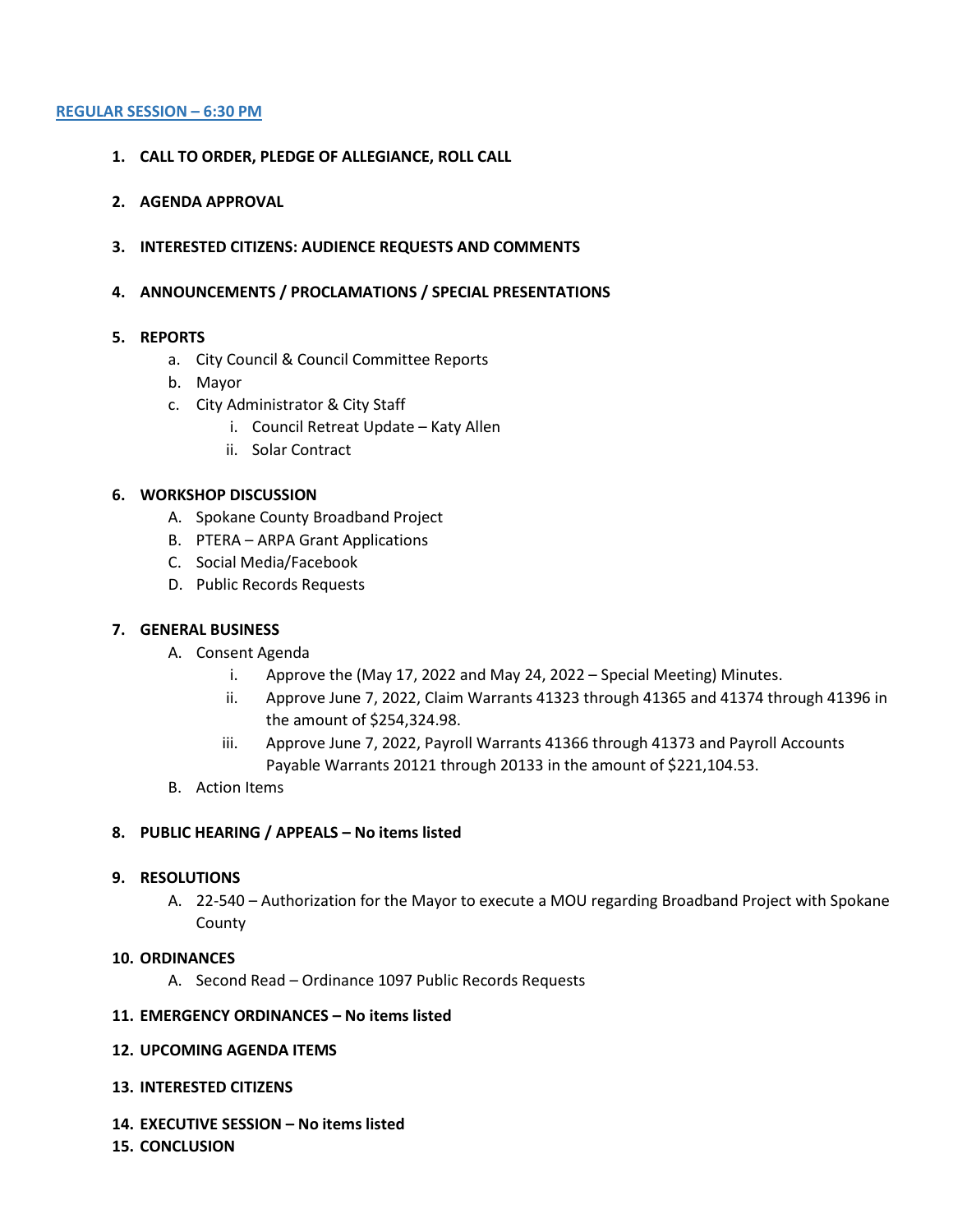

# **Grant Utilization & Service Timeline**

| <b>Grant Application</b>         |                    | \$100,000.00 |
|----------------------------------|--------------------|--------------|
| Infrastructure Equipment Costs   |                    | 70,232.00    |
| <b>Customer Equipment Offset</b> |                    | 29,768.00    |
|                                  | <b>Total Grant</b> | \$100,000.00 |

Utilizing a portion of the Grant money to purchase equipment to be installed on customers' homes would reduce install costs to the value indicated below. This cost will remain the same across the implementation of the Fixed Wireless and Fiber installs.

When requesting services customers may call into Ptera and a monthly payment option to cover install costs will also be available and provided upon request.

• Customer Install Cost  $$200.00 - or - Term of 10 months at $20/month.$ 

## **Timeline**

City Hall Network Infrastructure

• June  $1<sup>st</sup>$  – August 31st

Water Tower infrastructure

• June  $1<sup>st</sup>$  – August 31<sup>st</sup>

Water Treatment Facility

• July  $14<sup>th</sup>$  – September  $31<sup>st</sup>$ 

Deployment of Fixed Wireless Services to Customers

• Beginning October 1<sup>st</sup> 2022

Construction of Fiber to the Home Services

• Approximate start June 1<sup>st</sup> 2023

\*\*Note: All dates subject to change due to logistical challenges, backhaul service providers or other unforeseen challenges.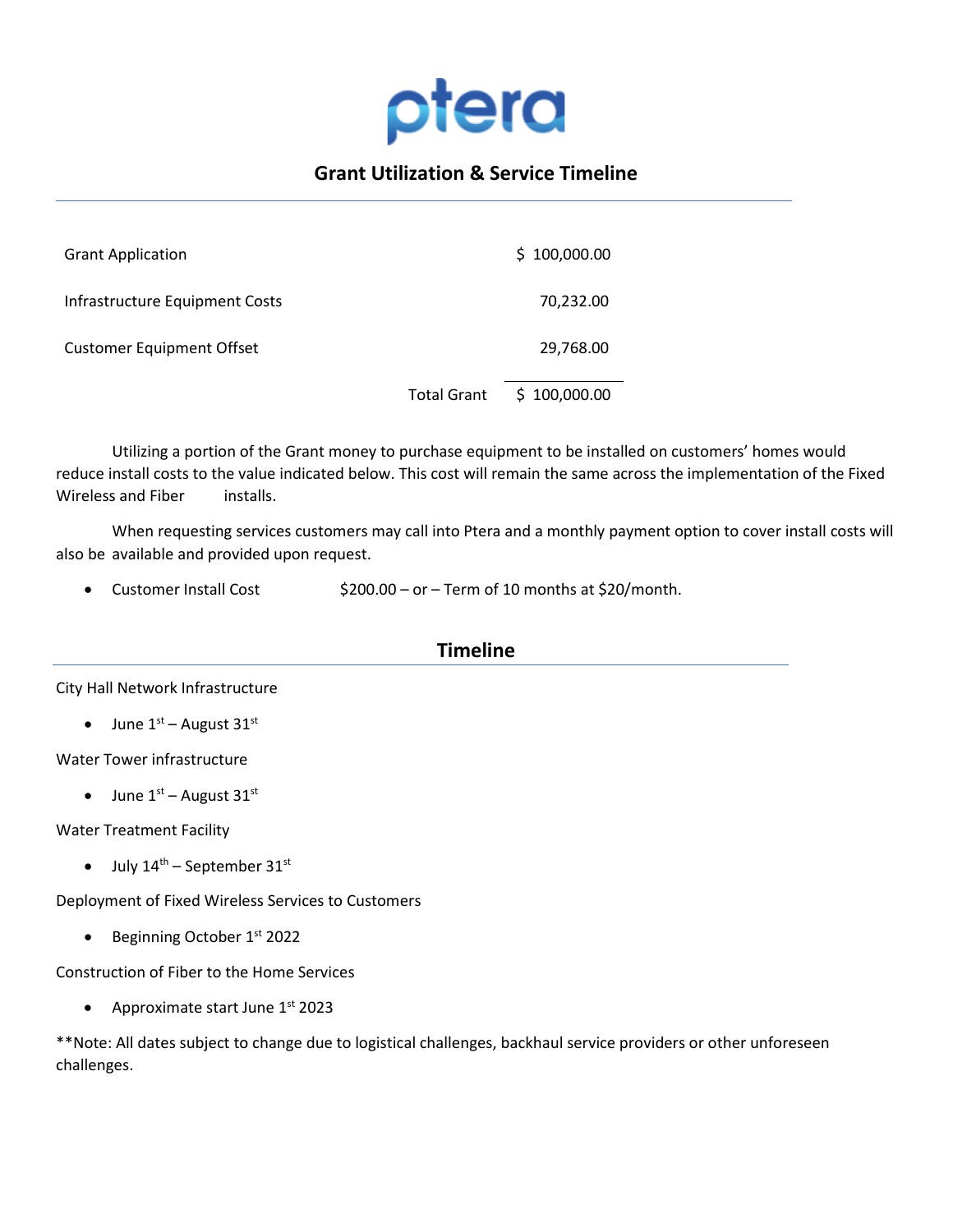

# **Ptera Medical Lake Plan Pricing**

# **Ptera Wireless Plans/Pricing:**

Monthly Recurring Charges

| 25 Mbps Download x 5 Mbps Upload   | \$45/mo. |
|------------------------------------|----------|
| 50 Mbps Download x 10 Mbps Upload  | \$65/mo. |
| 100 Mbps Download x 15 Mbps Upload | \$85/mo. |

# **Ptera Fiber Plans/Pricing:**

Monthly Recuring charges

| 100 Mbps Download x 100 Mbps Upload | \$45/mo. |
|-------------------------------------|----------|
| 250 Mbps Download x 250 Mbps Upload | \$65/mo. |
| 1 Gbps Download x 1 Gbps Upload     | \$85/mo. |

**\*\*\*Customers that pay for a wireless installation will be converted free of charge to our fiber optic system, if the customer in question home is located in a planned fiber zone\*\*\***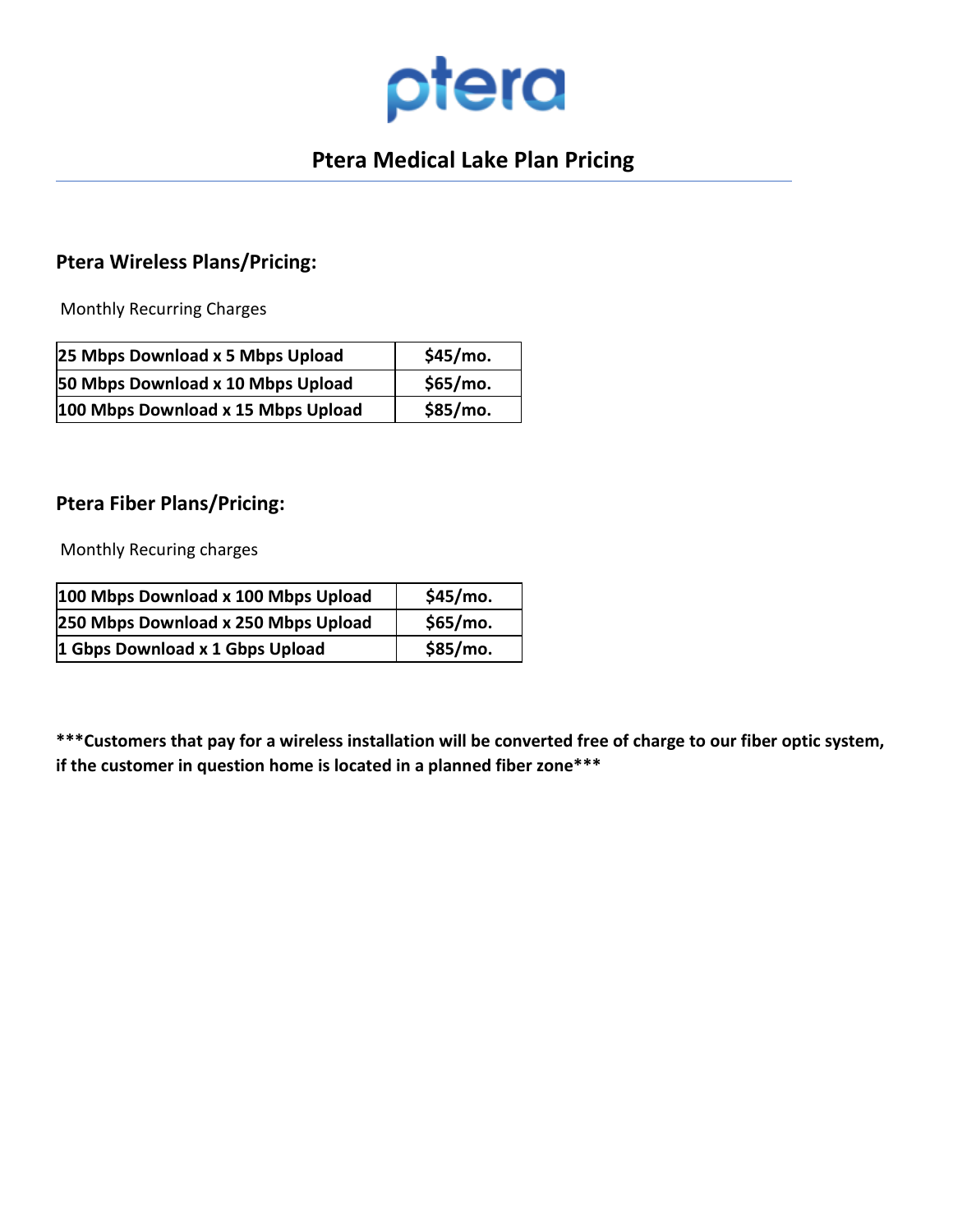## **CITY OF MEDICAL LAKE City Council Regular Meeting**

6:30 PM Council Chambers May 17, 2022 **MINUTES** 124 S. Lefevre Street

**NOTE: This is not a verbatim transcript**. Minutes contain only a summary of the discussion. A recording of the meeting is on file and available from City Hall.

## **COUNCIL AND ADMINISTRATIVE PERSONNEL PRESENT**

## **Councilmembers Councilmembers Administration/Staff**

| <b>Heather Starr</b>                   |
|----------------------------------------|
| Dawn Olmstead                          |
| <b>Tony Harbolt</b>                    |
| Chad Pritchard                         |
| <b>Bob Maxwell</b>                     |
| Art Kulibert, Substitute Mayor Pro-Tem |
|                                        |

Terri Cooper, Mayor Katy Allen, Interim-Deputy City Administrator Laura McAloon, City Attorney Koss Ronholt, Finance Director Scott Duncan, P.W. Steve Cooper, W.W.T.P. Felicia Mendez, Utility Clerk

## **16. CALL TO ORDER, PLEDGE OF ALLEGIANCE, ROLL CALL**

- **A.** Mayor Cooper called the meeting to order at 6:36 pm
- B. Absence(s): Don Kennedy Councilmember Harbolt motioned to excuse councilmember Kennedy. Councilmember Kulibert seconded the motion. Motion carried (6-0)

## **17. AGENDA APPROVAL**

A. Councilmember Olmstead moved to approve the agenda. Councilmember Pritchard seconded the motion. Motion carried (6-0).

## **18. INTERESTED CITIZENS: AUDIENCE REQUESTS AND COMMENTS**

## **19. ANNOUNCEMENTS / PROCLAMATIONS / SPECIAL PRESENTATIONS**

## **20. REPORTS**

- **A.** City Council & Council Committee Reports
	- iii. Public Works
		- 1. Councilmember Maxwell reported TIB sidewalk project on Hallett is going as expected. The water main break on Sunday has been repaired.
	- iv. Public Safety
		- 1. Councilmember Kulibert
			- a. Meeting more often with the police department
			- b. Addressed outdoor burning ordinance
		- 2. Chief Rohrbach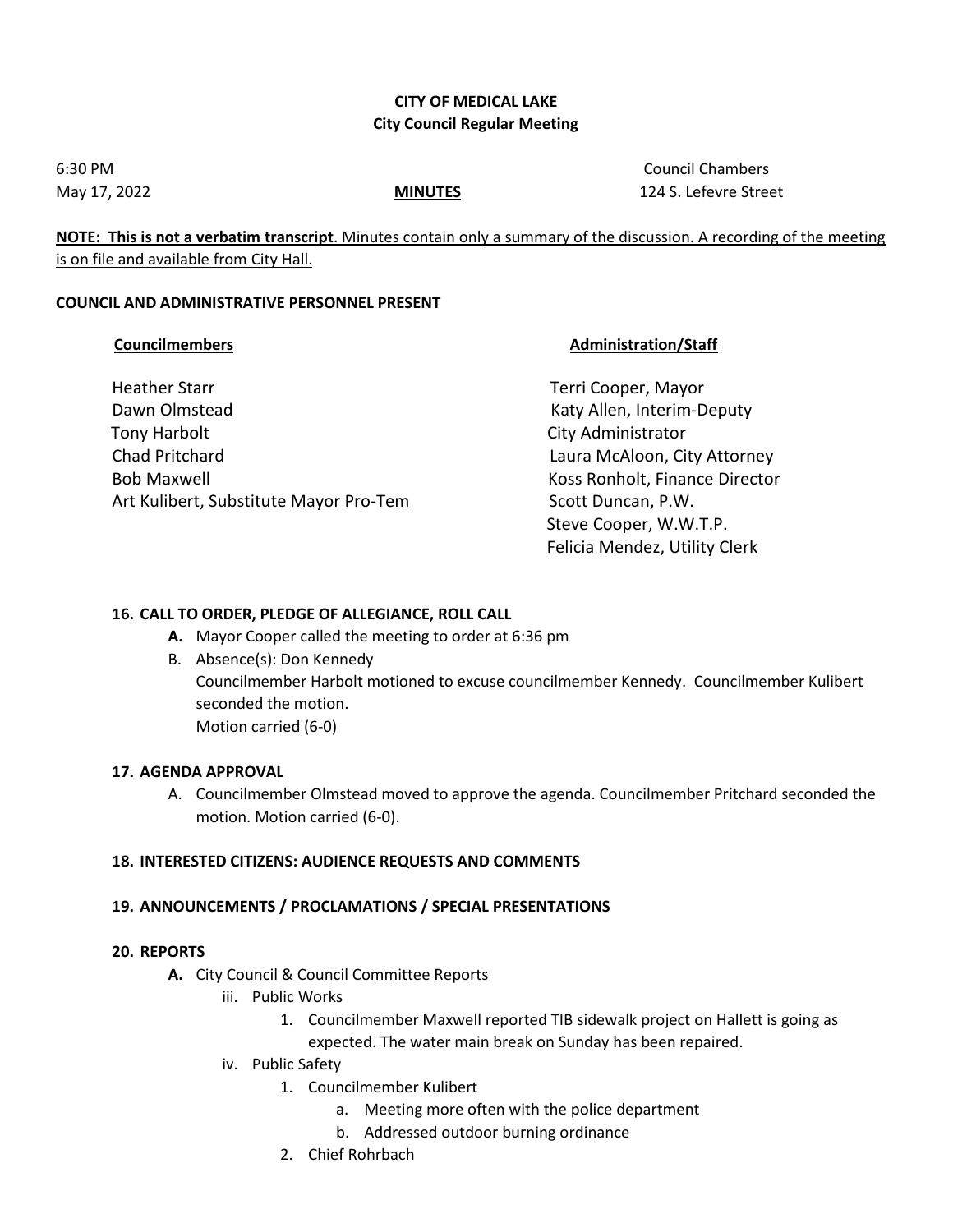- a. Current ordinance regarding recreational fires is consistent with guidelines across the county, other cities, and the international fire code. No changes are recommended.
- b. Discussed preparations for wildfire season. Resources have already been used in Arizona. The forecast looks average for our area as in the past few years.
- v. Finance
	- 1. Koss Ronholt discussed three ARPA applications, two non-profits, and one from PTERA.
	- 2. First round closing date for ARPA funding is June 14, 2022 will announce on the website once formalized

## B. Mayor

- i. AARP reported over 220 tax returns prepared for city residents
- ii. State of the City Address
	- 1. Financially sound, no debt, solid reserve.
	- 2. Solid volunteer presence, 15 volunteer groups in the city
	- 3. Community Experience and Smart Growth
		- a. Sidewalks, park project, new concrete behind ball field, new scoreboard, trail signs, internet option
			- i. Branding city as a recreation destination place
		- b. Eastern State Hospital and Lakeland Village undergoing improvements that bring revenue into the city
		- c. Two new residences, Monark mini-storage addition, a couple of dozen home improvement projects as well as solar projects.
			- i. Solar project tax benefit 2022 is the last year
		- d. New City website coming soon
		- e. Opportunity to purchase a used street sweeper
		- f. SCADA system updated
		- g. Parks and Recreation streamlining operational processes online options
		- h. Community Rec center as well as community garden both in discussion
	- 4. Special City Council Meeting May 24, 2022, 6:30 pm to discuss Solar Grant
		- a. Tight deadline, RFP due May 23, 2022
	- 5. Public Records Request Information
		- a. Discussed current process and proposed changes
		- b. Cost of public record requests processing for the first quarter was \$6820 in attorney's fees, \$150/hr.
		- c. Proposing to move process in-house
- C. City Administrator & City Staff
	- i. Katy Allen discussed recruitment updates
		- 1. City Planner tentative start date June 20, 2022
			- a. Position is initially part-time with regular business hours.
			- b. Duties will include reviewing land use, policies, mapping, etc.
		- 2. City Administrator position
			- a. Working on recruitment brochure, researching comparable sized cities' compensation for this position – Connell, Othello, and two others.
				- i. Salary range was \$7900-8900 per month
				- ii. Councilmember Kulibert Noted to compare our salary and benefits package as a whole
	- ii. PTERA Contract Information/Presentation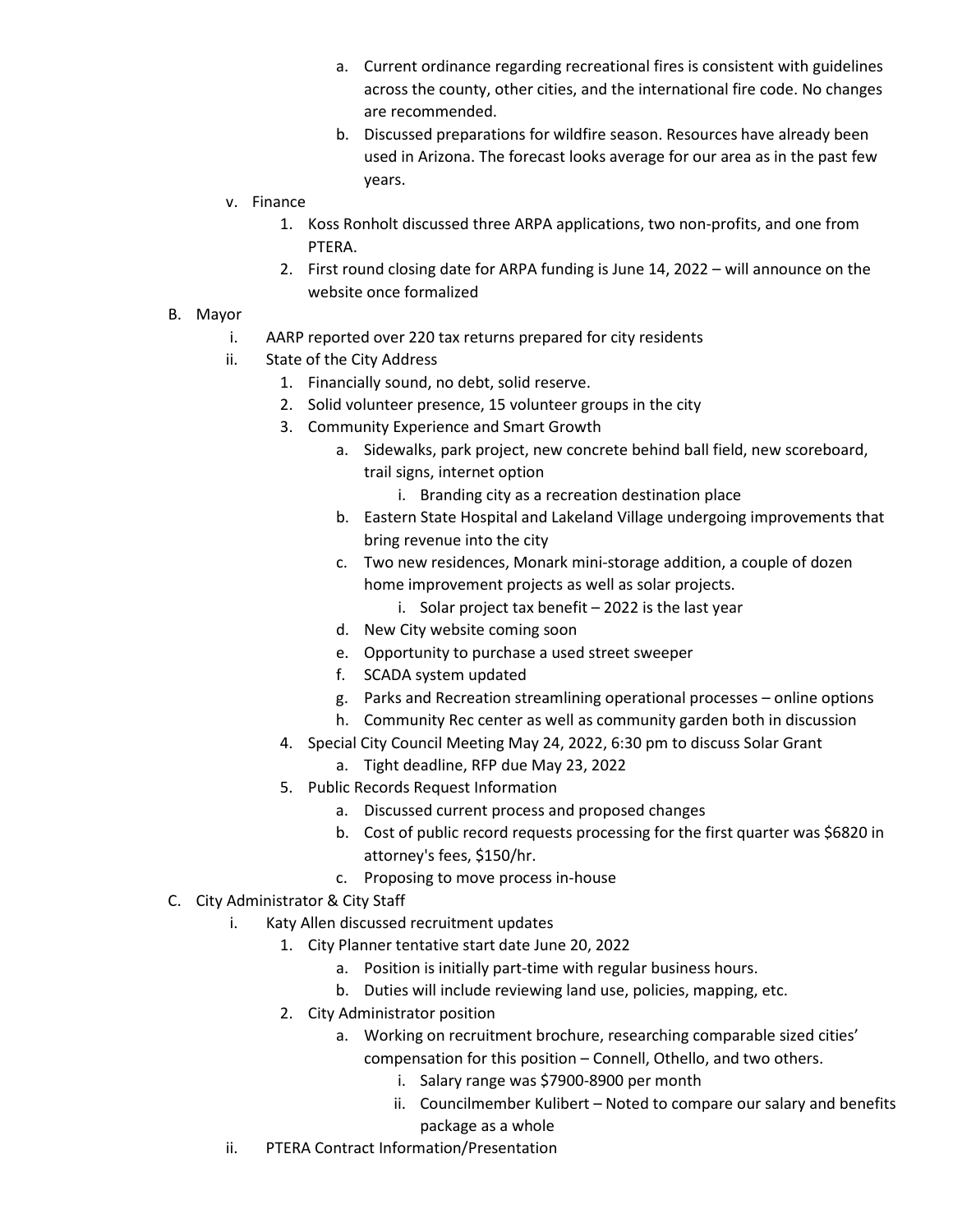- 1. Timelines discussed
- 2. Ultimate goal is to bring in fiber option
- 3. Fixed wireless asap once the infrastructure is in place
- 4. ARPA funding (\$50,000 requested) will help to offset initial fees for customers
- iii. ARPA applications information
- iv. AWC training conference in Vancouver June 24, 2022
- v. Council retreat June 14, 2022, 2 pm-6 pm, topics to include Budget 101, ARPA funding, DSHS land lease
- vi. Hard copies of Agenda packets to Starr, Harbolt, Mayor Cooper
- D. Councilmember Reports
	- i. Councilmember Pritchard Launch NW Summit, consider using HUD for public assistance programs
	- ii. Councilmember Starr discussed city bathrooms not being open, one port-a-potty at WFP but no tp. Scott Duncan addressed and mentioned an emergency number for citizens to call. Lower WFP bathrooms will open this weekend.
		- 1. Offroad vehicle usage on city streets are we over population for this? The city will investigate options.
		- 2. Deer population, mitigation options, educate public regarding not feeding them
	- iii. Councilmember Kulibert potholes, paving, and sidewalks discussed with Scott Duncan

## **21. WORKSHOP DISCUSSION –** no items listed

## **22. GENERAL BUSINESS**

- A. Consent Agenda
	- i. Approve the May 3, 2022, minutes, motioned by Councilmember Kulibert, seconded by Councilmember Pritchard, motion carried (6-0)
	- ii. Approve May 17, 2022, Claim warrants 41278 through 41322 in the amount of \$169,880.78
		- 1. Councilmember Starr recommended approval, motioned by councilmember Kulibert, seconded by councilmember Starr, motion carried (6-0)
	- iii. Approve May 17, 2022, Payroll warrants 41270 through 41277 and Payroll Accounts Payable warrants 20113 through 20120 in the amount of \$142,929.24
		- 1. Councilmember Starr recommended approval, motioned by councilmember Kulibert, seconded by councilmember Starr, motion carried (6-0)
- B. Action Items
	- i. Prosecutor's Agreement Mayor pro-tem Kulibert
		- 1. City Attorney McAloon read the agreement. Changes proposed below:
			- a. Remove "temporary" City Administrator and add the phone number (509) 565-5000, change police department to Spokane County Sherriff's office, designee, etc.
			- b. Councilmember Kulibert moved to approve with changes as discussed, councilmember Harbolt seconded, motion (6-0)
				- i. Edits will be made before final execution
		- 2. Changes to PTERA change Katy Allen's name on page 6 to Deputy City Administrator and remove page 8 of 7 Notary as it is not required per McAloon. Motion to approve by councilmember Pritchard, seconded by councilmember Starr, motion carried (6-0)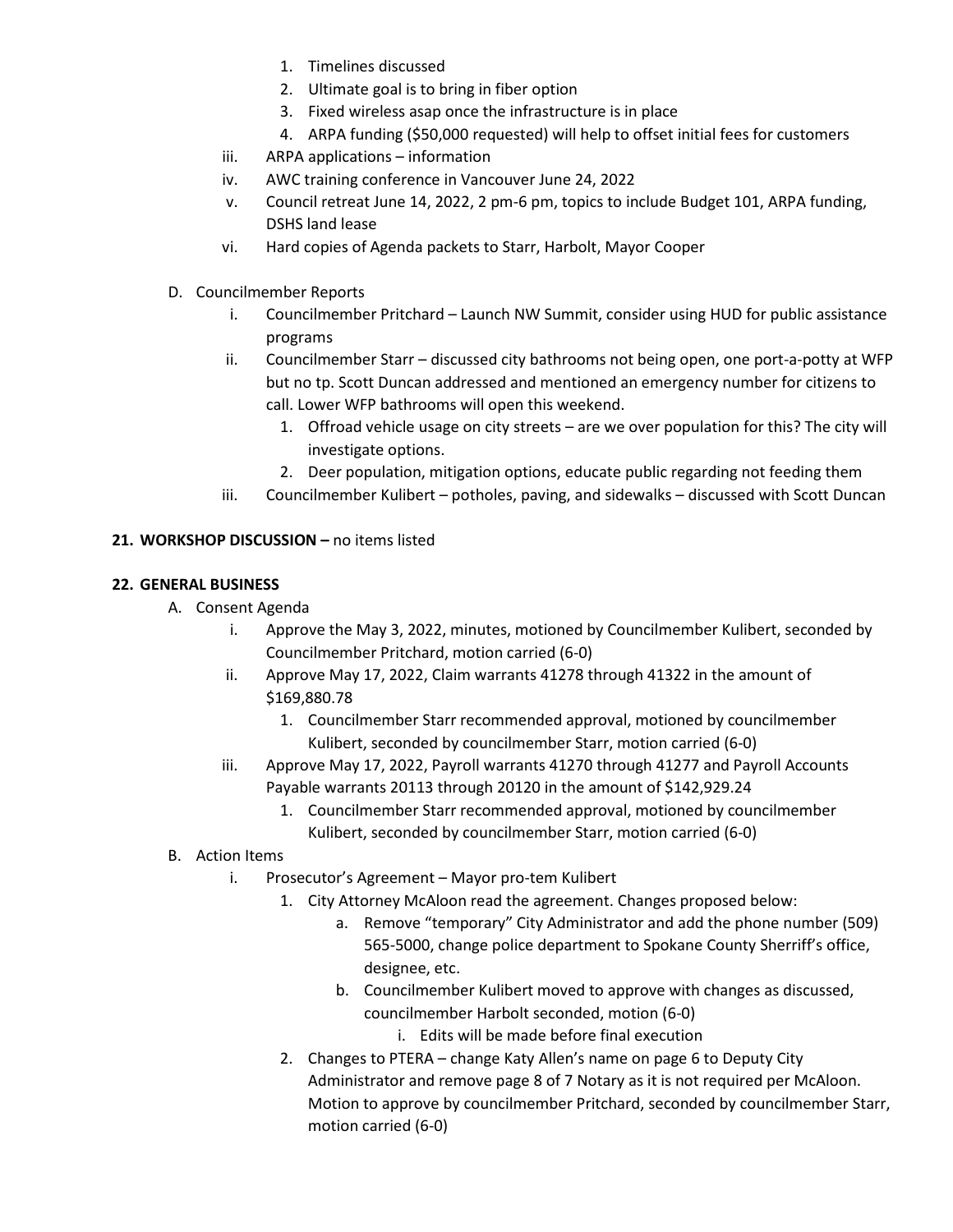## **23. PUBLIC HEARING / APPEALS – No items listed**

# **24. RESOLUTIONS**

- A. Resolution No. 22-539 KDA Consulting contract employee is the preferred option. Katy Allen will complete the year as a contract vs W2 employee.
	- **i.** Will leave verbiage of "deputy" in the job title as Ms. Allen will continue as interim deputy if a replacement City Administrator is hired. Motion to approve made by councilmember Starr, seconded by councilmember Kulibert, motion carried (6-0).

# **25. ORDINANCES**

- A. First Reading Ordinance No. 1097 Public Records Requests
	- i. Proposed changes to designee the  $4<sup>th</sup>$  "whereas" page 1, should be changed to reflect clerk-treasurer who is our finance director. Laura McAloon indicated those changes have been made. A new section was added to the bottom of page 2, to add verbiage of waiver for maintaining the searchable records index. Councilmember Pritchard moved to accept the first read, councilmember Olmstead seconded, motion carried (6-0). Moved to the 2<sup>nd</sup> reading for the next council meeting.
- B. First Reading Ordinance No. 1098 Residency Requirements
	- i. Councilmember Starr motioned to read title only, councilmember Kulibert seconded, motion carried (6-0). Discussion.
	- ii. Councilmember Pritchard motioned to suspend rules of residency, councilmember Harbolt seconded, motion carried (6-0)
	- iii. Councilmember Harbolt moved to adopt 1098, councilmember Kulibert seconded, approved (5-1 with councilmember Starr opposing)

# **26. EMERGENCY ORDINANCES –** No items listed

# **27. UPCOMING AGENDA ITEMS**

# **28. INTERESTED CITIZENS**

- A. Ms. Henderson of 611 E. Ladd discussed deer and the ordinance on file as well as DFW stating to not feed the deer
	- i. Clarification on documents changes were already made
	- ii. Clarification on documents questions on the name of the Finance Director Koss/Timothy Ronholt, requesting a consistency

## 29. **EXECUTIVE SESSION –** No items listed

# **30. CONCLUSION**

 $\overline{a}$ 

Councilmember Harbolt motioned to conclude, seconded by councilmember Pritchard, Motion Carried (6-0)

Terri Cooper, Mayor **Koss Ronholt, Finance Director/City Clerk**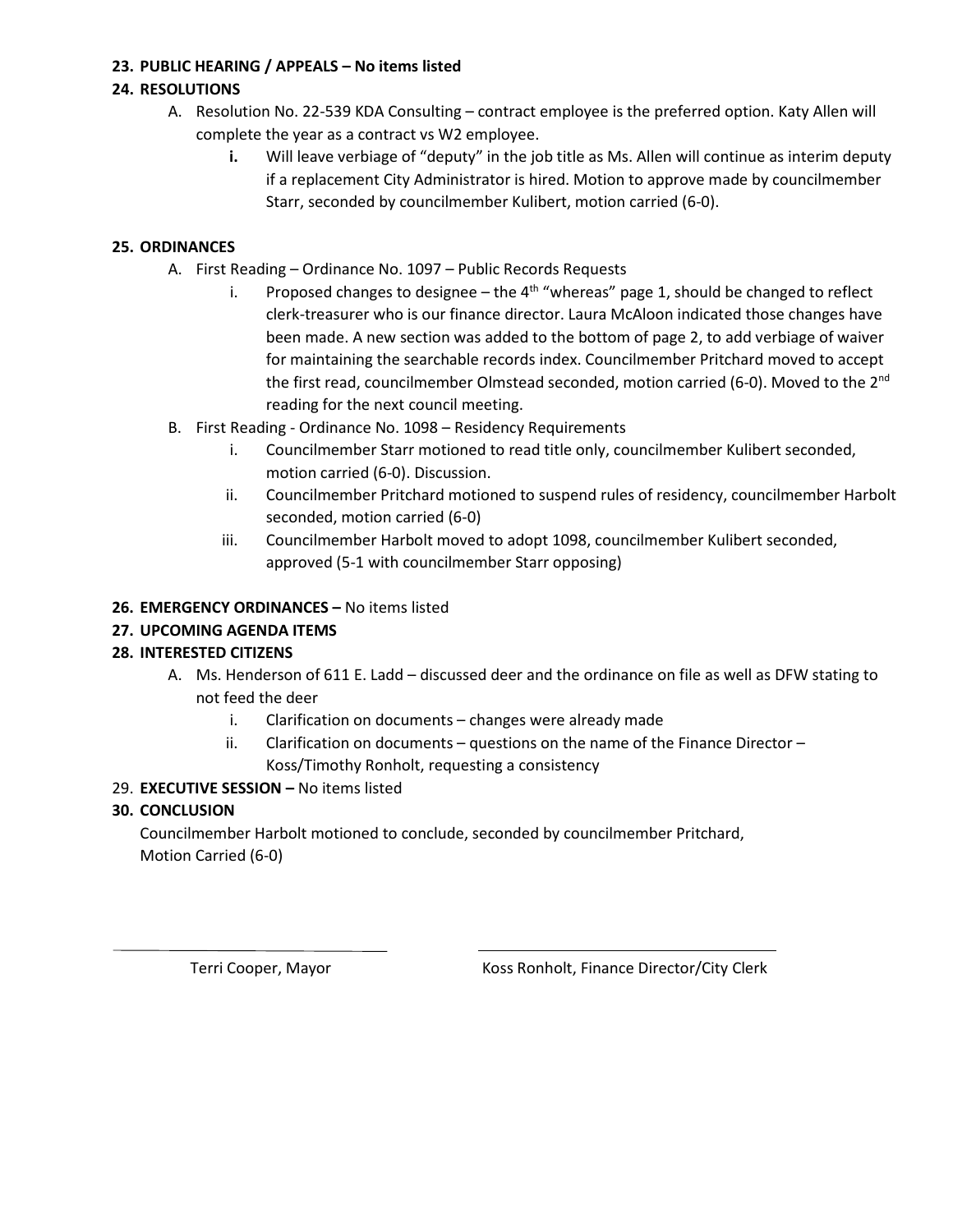## **CITY OF MEDICAL LAKE**

## **City Council Special Meeting**

6:30 PM Council Chambers May 24, 2022 **MINUTES** 124 S. Lefevre Street

**NOTE: This is not a verbatim transcript**. Minutes contain only a summary of the discussion. A recording of the meeting is on file and available from City Hall.

## **COUNCIL AND ADMINISTRATIVE PERSONNEL PRESENT**

Heather Starr Terri Cooper, Mayor Dawn Olmstead **National Community Community** Caty Allen, Interim-Deputy Tony Harbolt – attended remotely City Administrator Chad Pritchard Koss Ronholt, Finance Director Art Kulibert, Substitute Mayor Pro-Tem

## **Councilmembers Councilmembers Administration/Staff**

 Steve Cooper, W.W.T.P. Felicia Mendez, Utility Clerk Roxanne Wright, Administrative Assistant

## **1. CALL TO ORDER, PLEDGE OF ALLEGIANCE, ROLL CALL**

- A. Mayor Cooper called the meeting to order
- B. Absence(s): Don Kennedy, Bob Maxwell
	- i. Motion to approve absences, motion carried

## **2. GENERAL BUSINESS**

- A. Action Item Selection of most qualified Energy Services Company (ESCO) to provide a complete turn-key Solar Array system at the Wastewater Treatment Plant.
	- i. One RFP received from Apollo Mechanical Contractors Solutions Group
		- 1. Hunter Peterson from Apollo present to answer questions
			- a. Mr. Peterson answered several councilmember questions
		- 2. Mr. Peterson requested that any proprietary information be removed from anything shared with the public
	- ii. Application will be submitted tonight (5/24/22)
	- iii. Councilmember Chad Pritchard motioned to approve acceptance of RFP, councilmember Dawn Olmstead seconded, motion carried 6-0)

## **3. CONCLUSION**

 $\overline{a}$ 

A. Councilmember Starr motioned for conclusion, councilmembers Art Kulibert and Tony Harbolt seconded in unison. Carried (6-0)

Terri Cooper, Mayor Koss Ronholt, Finance Director/City Clerk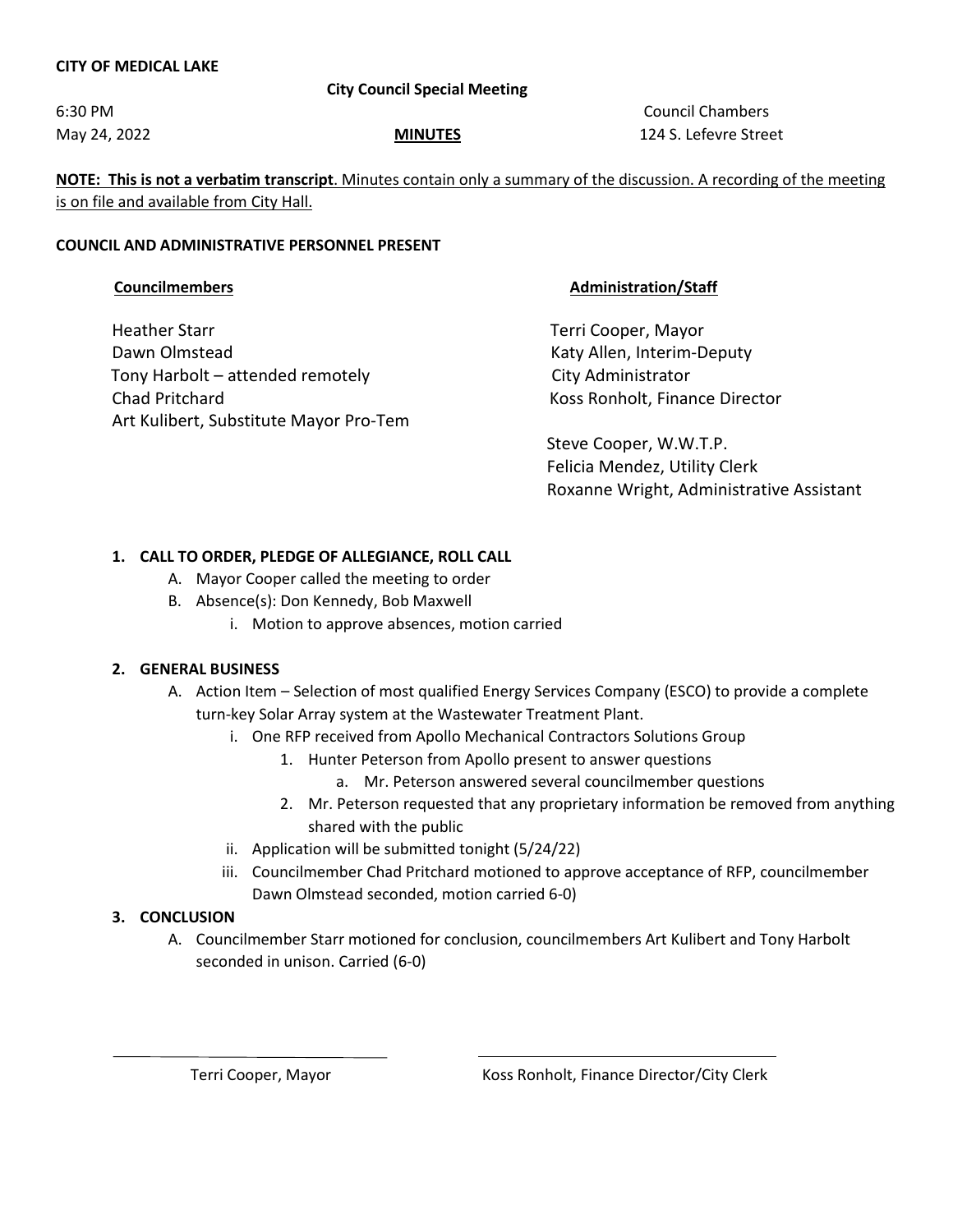## **RESOLUTION NO. 22-540**

**A RESOLUTION** of the City Council of the City of Medical Lake, Washington authorizing the Mayor to execute a Memorandum of Understanding regarding Broadband Project with Spokane County.

WHEREAS, Medical Lake desires to participate in a regional solution to obtain continuous and complete broadband high-speed internet access solution for coverage in non-served and underserved areas in certain incorporated and unincorporated areas of Spokane County; and

WHEREAS, High-speed internet access to underserved areas in the United States is a high priority and various funding sources exist which include the American Recovery Act, State and Local Fiscal Recovery Fund Programs; the Federal Infrastructure Investment and Jobs Funding Programs; and the Washington State Department of Commerce are being made available to finance this priority in whole or in part; and,

WHEREAS, both parties believe a coordinated effort through a Broadband Project can best accomplish this priority; and.

WHEREAS, it is in the best interest of the City of Medical Lake to participate in this program, now therefore

BE IT RESOLVED BY THE CITY COUNCIL OF THE CITY OF MEDICAL LAKE, WASHINGTON that the Mayor is authorized to execute the Memorandum of Understanding regarding the Broadband Project with Spokane County.

ADOPTED this \_\_\_\_\_\_ day of \_\_\_\_\_\_\_\_\_\_\_\_\_\_, 2022.

Terri Cooper, Mayor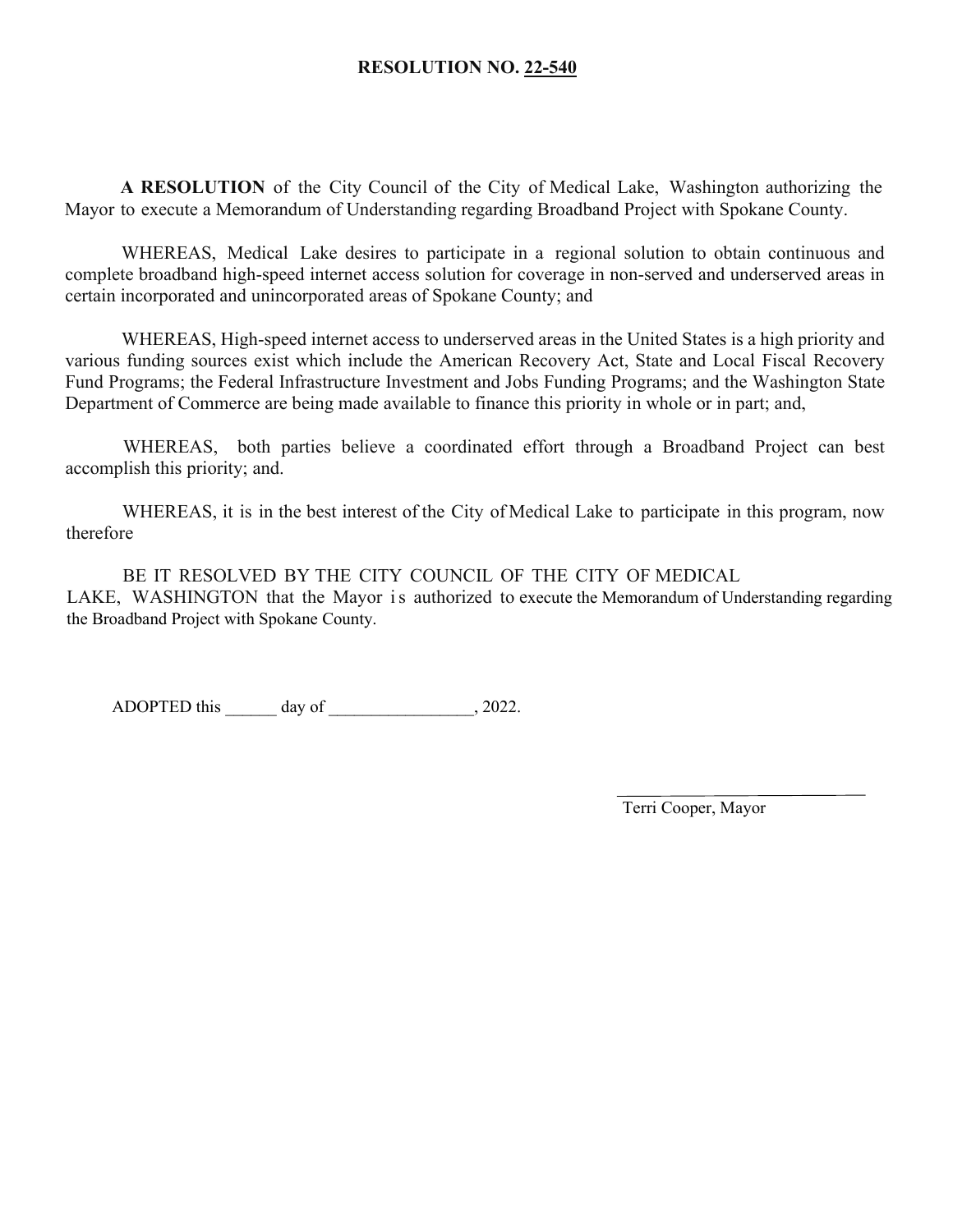

*OFFICE OF COUNTY COMMISSIONERS*

*JOSH KERNS, 1ST DISTRICT-MARY L KUNEY, 2ND DISTRICT-AL FRENCH, 3RD DISTRICT*

May 25, 2022

#### **The Honorable Terri Cooper Mayor of Medical Lake**

**124 S Lefevre St**

#### **Medical Lake, WA 99022**

Re: *Memorandum of Understanding Regarding Broadband Project*

#### Dear Mayor Cooper:

This correspondence will act as a Memorandum of Understanding ("MOU") between Spokane County ("County") and Medical Lake ("City/Town") jointly "Parties" with respect to providing a coordinated effort to obtain continuous and complete broadband high-speed internet access solutions for coverage in non-served and underserved areas in certain incorporated and unincorporated areas of Spokane County ("Broadband Project"). A similar MOU opportunity will be offered to other smaller cities and towns within the County.

#### **BACKGROUND**

The provision of high-speed internet access for non-served and underserved areas of the United States is a high priority. In this regard, various funding sources, including but not limited to those under the American Recovery Act, State and Local Fiscal Recovery Funds Program; the Federal Infrastructure Investment and Jobs Funding; and the Washington State Department of Commerce are being made available to finance this priority in whole or in part. The Parties believe a coordinated effort through the Broadband Project can best accomplish this priority.

#### **PURPOSE**

The purpose of this MOU is to reduce to writing the Parties respective commitments in conjunction with the Broadband Project.

Pursuant to the terms of this MOU, the Parties understand and agree as follows:

#### **COUNTY'S RESPONSIBTLITIES:**

- (1) Act as the City/Town's designated representative in conjunction with the Broadband Project as it deals with its jurisdiction, other small cities and towns executing a similar MOU, and surrounding unincorporated areas of the County. Representation includes but is not necessarily limited to preparation of solicitation(s) for competitive fund(s) and any matching requirement(s) in conjunction therewith using any Broadband Project funding source.
- (2) Coordinate with the City/Town's designated representative as to the County's actions under (I) above.

#### **CITY/TOWN'S RESPONSIBILITIES:**

(1) Designate the County as the City/Town's representative in conjunction with the Broadband Project as it deals with its jurisdiction, other small cities and towns executing a similar MOU, and surrounding unincorporated areas of the County. Representation includes but is not necessarily limited to preparation of solicitation(s) for competitive fund(s) and any matching requirement(s) in conjunction therewith using any Broadband Project funding source.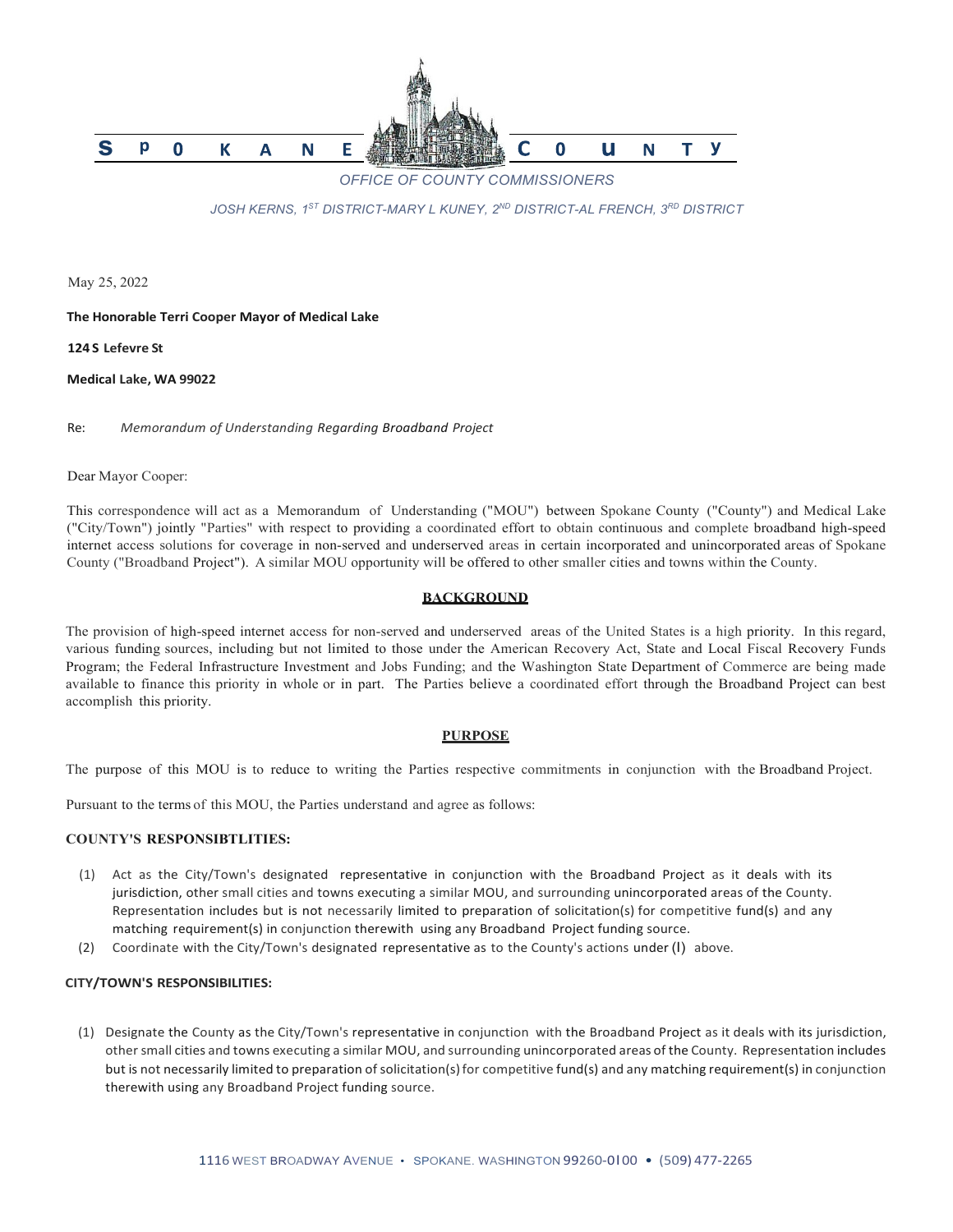#### **The Honorable Terri Cooper May 25, 2022**

#### **Page 2**

(2) Direct any and all Broadband internetservice providers communicating with the City/Town in conjunction with the Broadband Project to contact or communicate with the following County representative(s):

| Ariane E. Schmidt, MBA, MCSE, PMP | Jeffre     |
|-----------------------------------|------------|
| Portfolio &                       | Com        |
| Program Management                | Pub        |
| $(509)$ 477-2625                  | (509)      |
| AESchmidt@spokanecounty.org       | <b>JMC</b> |

ey McMorris American Rescue Plan munity Engagement & plic Policy Advisor 477-2246 Morris@spokanecounty.org

#### **GENERAL MOUTERMS**

Consistent with the provisions of chapter 39.34 RCW, the Parties agree and acknowledge as follows:

- (1) Duration: The term of the MOU shall commence as of the date of the last signatory and run until terminated by any party for any reason whatsoever upon 30 day's written notice to the other party.
- (2) Separate Legal Entity: This MOU does not create, norseek to create, a separate legal entity pursuant to RCW 39.34.030.
- (3) Responsibilities of the Parties: See provisions above.
- (4) Agreement to be Filed: Parties shall be responsible for filing this MOU as provided for in RCW 39.34.040.
- (5) Financing: County shall assume all costs associated with this MOU. Provided, however, funding and matching requirements for any specific Broadband Project shall be addressed in subsequent agreement(s) between the Parties.
- (6) Property upon Termination: Title to all personal property acquired by any party in performance of the MOU shall remain with the acquiring party upon termination of the MOU.

The County's execution of this MOU shall act as its agreement with all the terms and conditions set forth herein. The City/Town's

execution of this MOU shall act as its agreement with all the terms and conditions set forth herein.

This MOU may be executed in counterparts, each of which when so executed and delivered shall be an original, but such counterparts shall constitute one and the same.

Very truly yours,

BOARD OF COUNTY COMMISSIONERS OF SPOKANE COUNTY, WASHINGTON

Mary L. Kuney, Chair

Al French, Vice-Chair

Josh Kerns, Commissioner

(Authorized under Resolution No. 22-5 4 0)

\*\*\*\*\*\*\*\*\*\*\*\*\*\*\*\*\*\*\*\*\*\*\*\*\*\*\*\*\*\*\*\*\*\*\*\*

Reviewed and Agreed to this day of ,2022.

|  | City/Town of Medical Lake |
|--|---------------------------|
|--|---------------------------|

| $\sim$<br>ᅩ |  |
|-------------|--|
|-------------|--|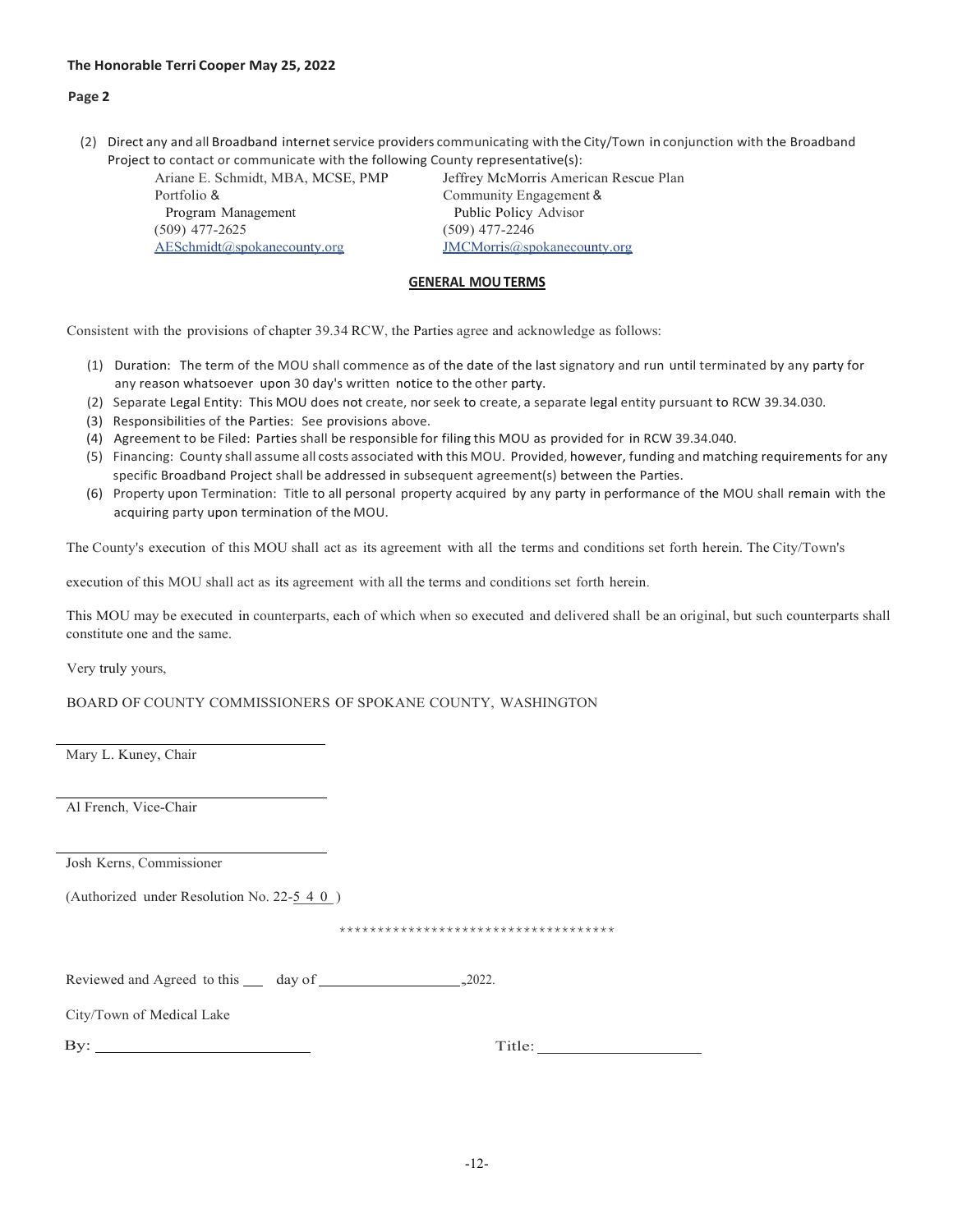## CITY OF MEDICAL LAKE ORDINANCE NO. 1097

AN ORDINANCE OF THE CITY COUNCIL OF THE CITY OF MEDICAL LAKE, SPOKANE COUNTY, WASHINGTON, AMENDING MEDICAL LAKE MUNICIPAL CODE CHAPTER 2.09 – PUBLIC RECORDS, AMENDING AND REPEALING SECTIONS OF ORDINANCE NO. 989 (2008) AND REPEALING ORDINANCE NO. 1094 (2021), AND OTHER MATTERS PROPERLY RELATED THERETO.

**WHEREAS**, the City of Medical Lake, Spokane County, Washington (the "City") is a dulyincorporated and existing noncharter code city by virtue of the Constitution and laws of the state of Washington; and

**WHEREAS**, Chapter 42.56 RCW (the "Public Records Act") governs public records for all Washington state and local agencies; and

**WHEREAS**, RCW 42.56.580(1) states each local agency shall appoint and publicly identify a public records officer, who may be an employee or official of another agency, as its public records officer; and

**WHEREAS**, the City desires to amend Chapter 2.09 of the Medical Lake Municipal Code ("MLMC") to designate the Clerk-Treasurer of the City or their designee as the public records officer of the City and to rescind all procedural provisions of Chapter 2.09 MLMC to provide for the administrative adoption of policies and procedures consistent with the Public Records Act and all other applicable laws of the State of Washington as necessary to provide full public access to identifiable public records not exempt from disclosure, to protect public records from damage or destruction and to ensure the retention and destruction of public records; and

**WHEREAS**, the City finds it unduly burdensome to maintain a central index of all records generated by the City due to the cost to the City of compiling a central index of all historical records of the City currently stored in multiple files and locations in City Hall, as well as the cost of staff time and resources to continue updating and maintaining such a central index.

NOW, THEREFORE, the City Council of the City of Medical Lake, Spokane County, Washington, hereby ordain as follows:

**Section 1: Repealing Certain Sections of Chapter 2.09 MLMC and Ordinance Nos. 989 and 1094.** The following Sections of Chapter 2.09 MLMC and Ordinance. No. 989 (2008) §§  $1 - 4$  and §§  $6 - 17$  and Ordinance No. 1094 (2021) §§ 1 - 5 are each hereby repealed in their entirety and shall have no further force or effect upon the effective date of this ordinance:

| MLMC 2.09.010 - Purpose.                                                      |
|-------------------------------------------------------------------------------|
| MLMC 2.09.020 - Scope of coverage of these rules.                             |
| MLMC 2.09.050 - Procedures to be published.                                   |
| MLMC 2.09.060 - Availability of public records.                               |
| MLMC 2.09.070 - Form of requests.                                             |
| MLMC 2.09.080 - Providing "fullest assistance".                               |
| MLMC 2.09.090 - Obligations of requestors.                                    |
| MLMC 2.09.100 - Responsibilities of the city.                                 |
| MLMC 2.09.120 - Reasonable time to respond to notice of records availability. |
| MLMC 2.09.130 - Closing request and documenting compliance.                   |
| MLMC 2.09.140 - Later-discovered records.                                     |
| MLMC 2.09.150 - Publishing list of applicable exemptions.                     |
| MLMC 2.09.160 - Review of denial of public records.                           |
|                                                                               |

**Section 2. Amending Section 2.09.040 MLMC**. Section 2.09.040 of the MLMC and Ordinance No. 989 §5 (2008) are hereby amended as follows (deleted language stricken; added language double-underlined):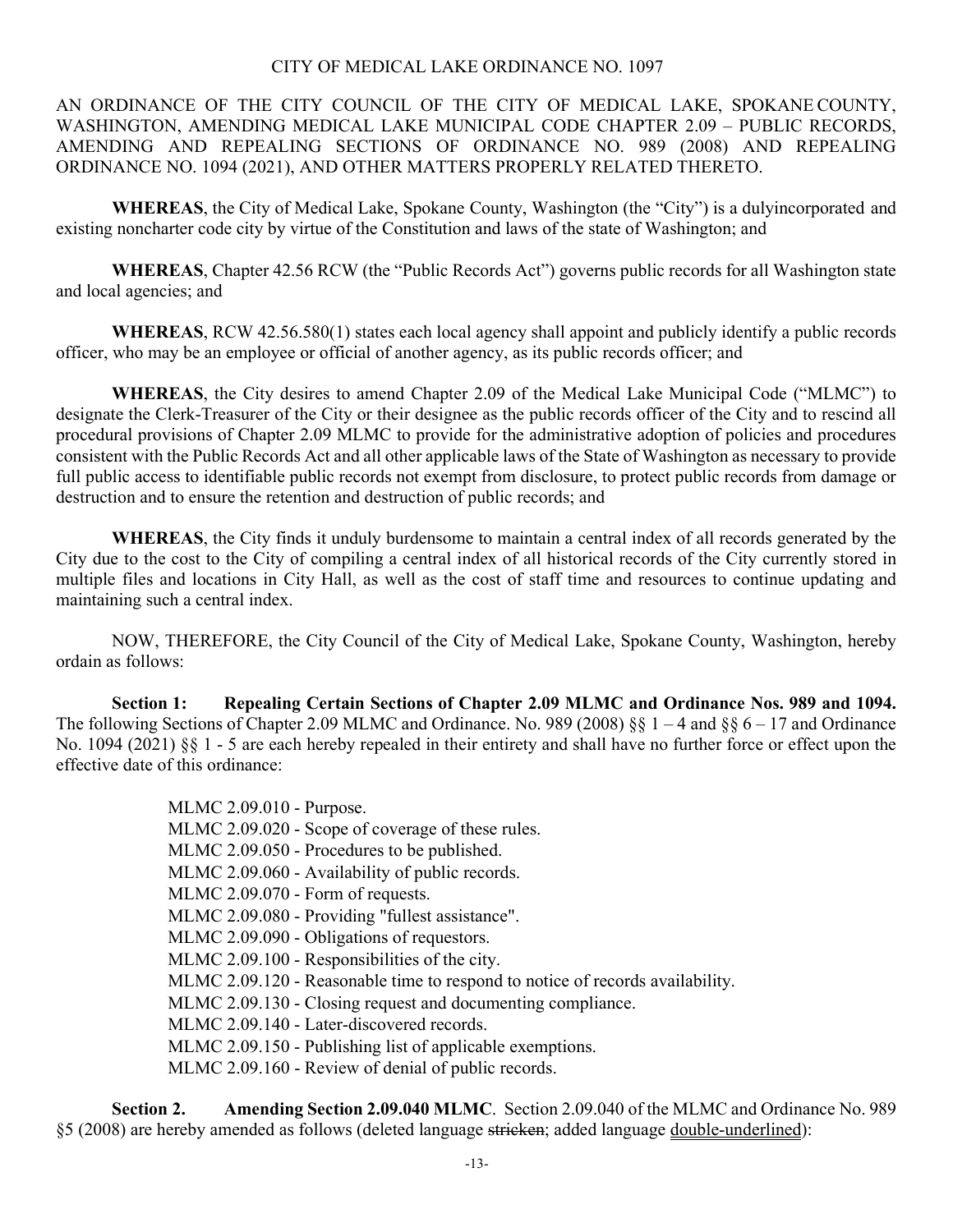2.09.040 Contact information – Public Records Officer.

- (1) The City of Medical Lake, Washington is a municipal corporation of the State of Washington. The city's central office is located at S. 124 Lefevre Street, P.O. Box 369, Medical Lake, Washington 99022.
- (2) The City Attorney's office Clerk-Treasurer or designee is appointed as the city's public records officer. Any person wishing to request access to public records of the city, or seeking assistance in making such a request, should contact the city's public records officer as listed below:

Attn: City AttorneyPublic Records Officer S. 124 Lefevre Street P.O. Box 369 Medical Lake, WA 99022 Telephone Number: (509) 565-5000 Fax Number: (509) 565-5008 E-mail address: city@medical-lake.org

- (32) Information is also available at the City of Medical Lake's website at www.medical-lake.org.
- $(43)$  The public records officer or designee and the city will provide the fullest assistance to requestors; maintain for use by the public and Medical Lake officials the city's public records; ensure that public records are protected from damage or disorganization; and prevent fulfilling public records requests from causing an excessive interference with essential functions of the city.

**Section 3. Adding Section 2.09.045 MLMC**. A new section is hereby added to the Medical Lake Municipal Code to read as follows:

2.09.045 Index of City Records – Findings and Order.

(1) Chapter 42.56 RCW requires all cities and public agencies to maintain and make available a current index of all public records.

(2) RCW 42.56.070 provides that if maintaining such an index would be unduly burdensome, or would interfere with agency operation, a city need not maintain such an index but it must issue and publish a formal order specifying the reasons why and the extent to which compliance would be unduly burdensome.

(3) The City of Medical Lake is comprised of multiple departments which maintain separate record-keeping systems in multiple formats for the indexing of records and information.

(4) Because the city has records which are diverse, complex and stored in multiple locations and in multiple formats, the City Council finds it is unduly burdensome and costly to maintain a current index of all records.

(5) By order of the City Council, the city is not required to maintain an all-inclusive index of public records due to the undue burden and costs of maintaining such an index. The city will make available for inspection and/or copying all public records not exempt from disclosure, including any indexes that the city does maintain.

**Section 4: Repealer.** All other ordinances and resolutions or parts thereof in conflict herewith are, to the extent of such conflict, hereby repealed, and shall have no further force or effect.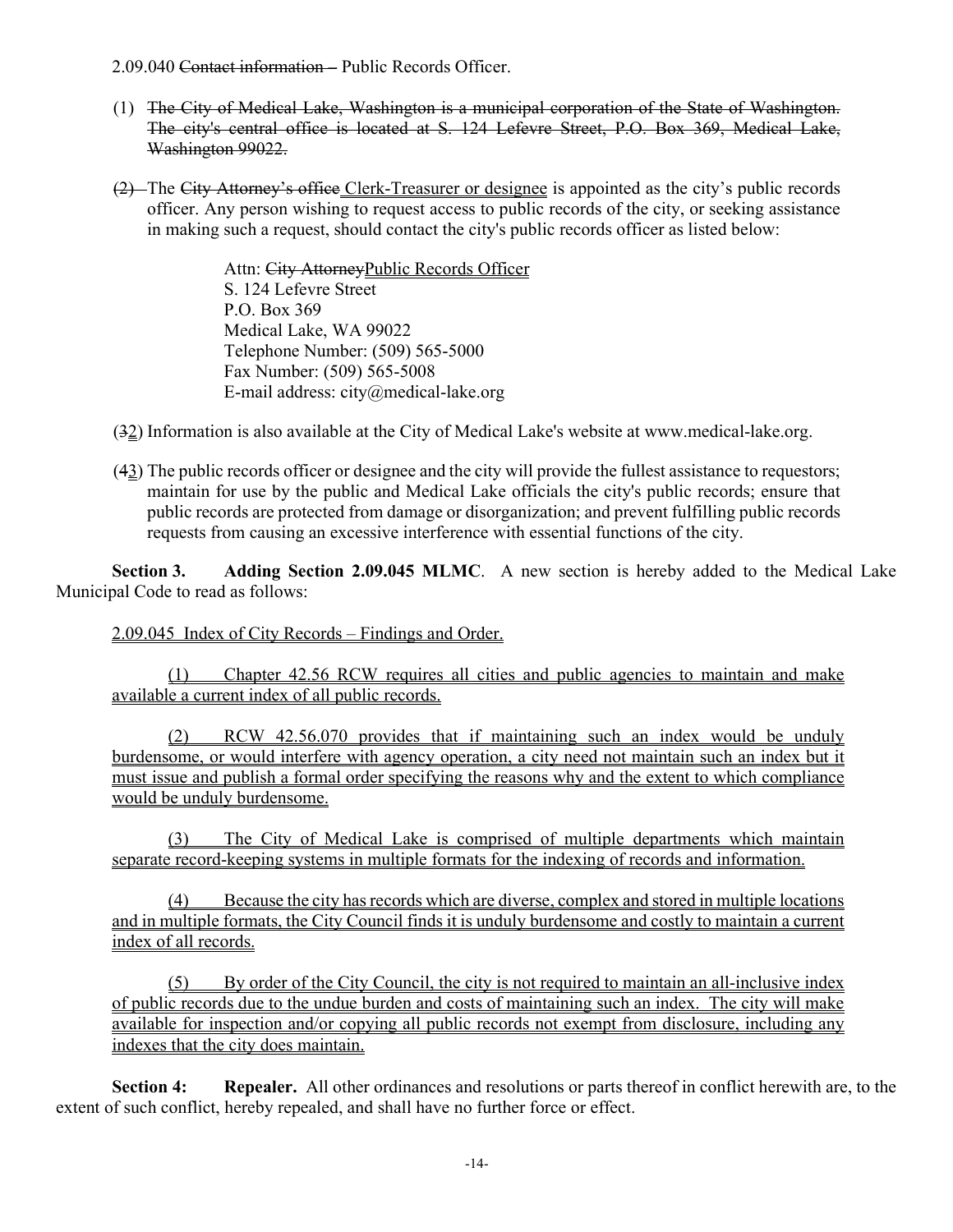**Section 5: Severability.** If any section, sentence, clause, or phrase of this ordinance should be held to be invalid or unconstitutional by a court of competent jurisdiction, such invalidity or unconstitutionality shall not affect the validity or constitutionality of any other section, sentence, clause, or phrase of this ordinance.

**Section 6: Effective Date.** This ordinance shall be in full force and effect five (5) days after passage, approval and publication in accordance with law.

INTRODUCED THIS 17th day of May, 2022.

ADOPTED THIS day of  $\qquad \qquad , 2022$ 

CITY OF MEDICAL LAKE,WASHINGTON

Terri Cooper, Mayor

ATTEST:

Koss Ronholt, Finance Director/City Clerk

APPROVED AS TO FORM:

Laura McAloon, City Attorney